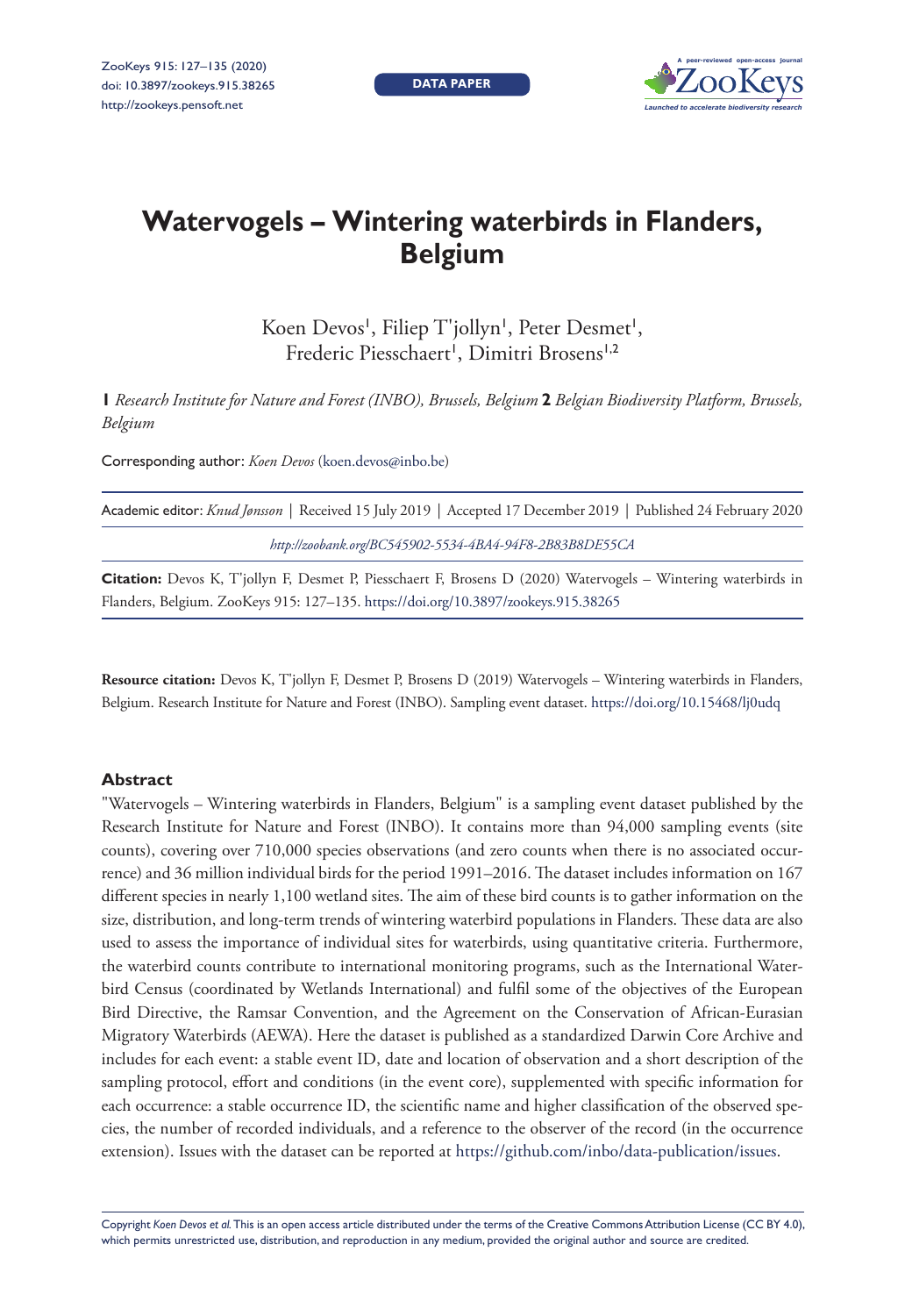The following information is not included in this dataset and available upon request: roost site counts, counts from historical (inactive) locations and counts from before 1991.

We have released this dataset to the public domain under a CC0 1.0 Universal (CC0 1.0) Public Domain Dedication [\(https://creativecommons.org/publicdomain/zero/1.0/\)](https://creativecommons.org/publicdomain/zero/1.0/). We would appreciate it if you follow the INBO norms for data use [\(https://www.inbo.be/en/norms-data-use](https://www.inbo.be/en/norms-data-use)) when using the data. If you have any questions regarding this dataset, do not hesitate to contact us via the contact information provided in the metadata or via [opendata@inbo.be](mailto:opendata@inbo.be).

#### **Keywords**

birds, monitoring, wetlands, population trends, waterbirds, distribution, open data, occurrence, observation

### **Rationale**

Counting waterbirds has a long tradition in Flanders, going back to the 1960s. The aim of this long-running monitoring scheme is to gather reliable information on the numbers, trends, and distribution of these species during their winter and migration period. This project provides data for international treaties and conventions such as the European Union (EU) Birds and Habitats Directives, the Ramsar Convention on Wetlands, and the Agreement on the Conservation of African-Eurasian Migratory Waterbirds (AEWA). These results are also used for informed decision-making by conservation bodies, planners and developers, and contribute to the sustainable use and management of wetlands and their dependent waterbirds.

### **Waterbirds application**

Counts and additional information can be recorded through the waterbirds web application, developed by INBO [\(http://watervogels.be](http://watervogels.be)). This site is only available in Dutch and a login is required. Since 2012, data gathered in the application are available as open data on GBIF. There is a three-year latency between the moment of recording and the moment of data publication, due to quality control and specific agreements with the regional coordinators. The counts are organized with the assistance of Natuurpunt, a regional nature conservation organization. The database is managed by the INBO and is the source for this dataset.

#### **Taxonomic coverage**

The term waterbirds is used as defined in the AEWA and thus does not only include species that belong to the order Anseriformes, but all species which are ecologically dependent on wetlands for at least part of their annual cycle. The dataset includes 167 species (as well as a number of genera, subspecies and forms) belonging to the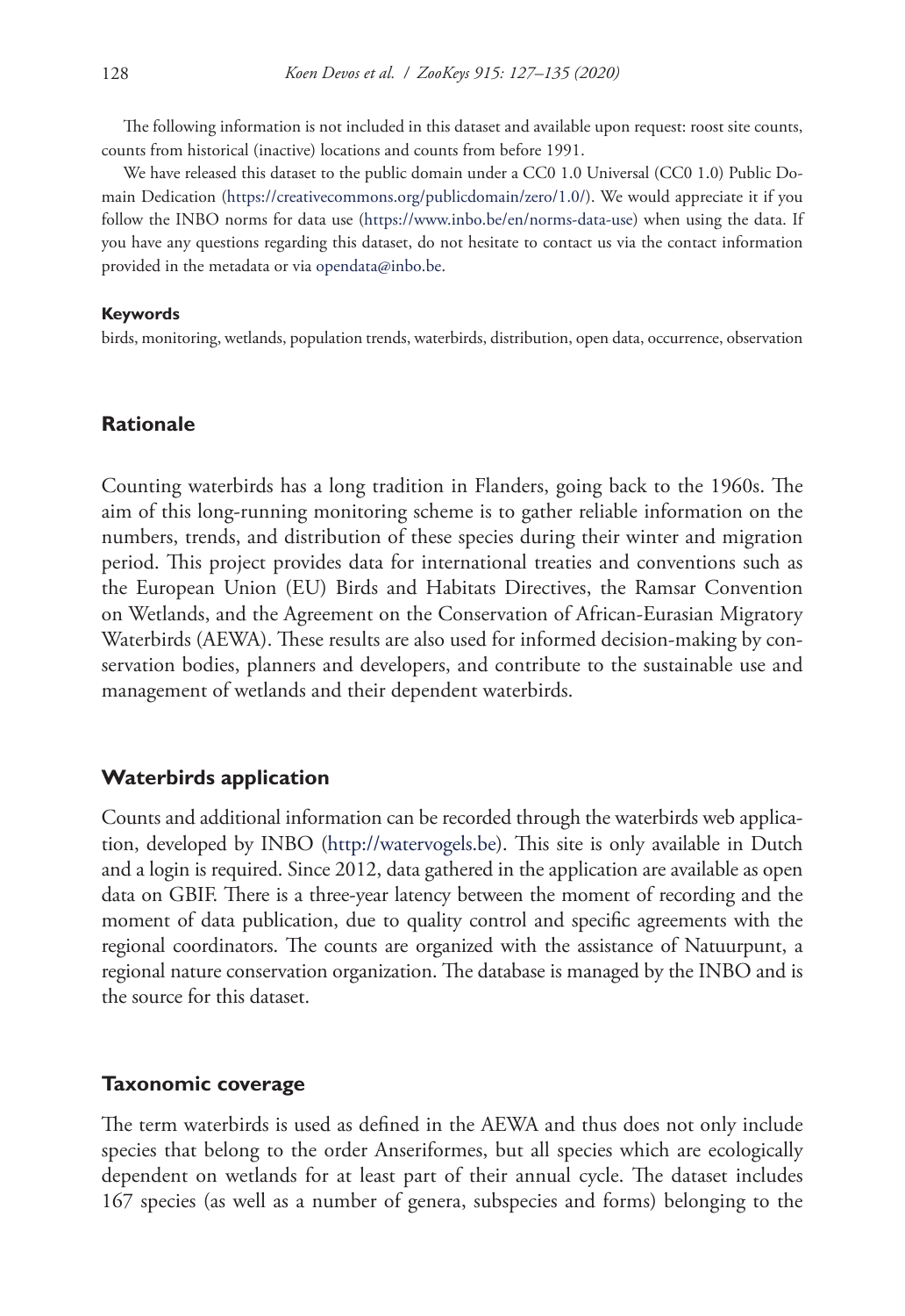following species groups: divers, grebes, cormorants, herons, storks, spoonbills, swans, geese, ducks, coots, rails, cranes, waders, gulls, and terns. Non-native species that have been introduced or escaped are also included. The top five of most observed species, collectively representing one third of the dataset, are *Anas platyrhynchos*, *Fulica atra*, *Gallinula chloropus*, *Ardea cinerea*, and *Phalacrocorax carbo*. The 30 most frequently counted (dwc:individualCount) taxa are shown in Figure 1.

For all 183 taxa, the Dutch vernacular name is indicated in vernacularName. To allow interoperability with other databases, the Euring code is added in taxonID for all taxa, except for *Chloephaga melanoptera* which is not listed by Euring.

#### **Taxonomic ranks**

**Kingdom**: Animalia (animals)

**Phylum**: Chordata (chordates)

**Class**: Aves (birds)

- **Families**: Alcidae (auks), Anatidae (ducks, geese & swans), Ardeidae (herons), Charadriidae (plovers, dotterels & lapwings), Ciconiidae (storks), Gaviidae (divers), Gruidae (cranes), Haematopodidae (oystercatchers), Laridae (gulls), Pelecanidae (pelicans), Phalacrocoracidae (cormorants), Phoenicopteridae (flamingos), Podicipedidae (grebes), Rallidae (rails), Recurvirostridae (avocets & stilts), Scolopacidae (sandpipers), Stercorariidae (skuas), Threskiornithidae (ibises & spoonbills)
- **Species**: *Actitis hypoleucos*, *Aix sponsa*, *Aix galericulata*, *Alle alle*, *Alopochen aegyptiaca*, *Anas formosa*, *Anas penelope*, *Anas carolinensis*, *Anas crecca*, *Anas bahamensis*, *Anas undulata*, *Anas acuta*, *Anas platyrhynchos*, *Anas cyanoptera*, *Anas americana*, *Anas platyrhynchos*, *Anas discors*, *Anas sibilatrix*, *Anas poecilorhyncha*, *Anas strepera*, *Anas capensis*, *Anas falcate*, *Anas rubripes*, *Anas querquedula*, *Anas clypeata*, *Anas flavirostris*, *Anas versicolor*, *Anser anser*, *Anser albifrons*, *Anser fabalis*, *Anser albifrons*, *Anser anser*, *Anser cygnoides*, *Anser indicus*, *Anser erythropus*, *Anser fabalis*, *Anser brachyrhynchus*, *Anser fabalis*, *Ardea alba*, *Ardea purpurea*, *Ardea cinerea*, *Arenaria interpres*, *Aythya marila*, *Aythya nyroca*, *Aythya fuligula*, *Aythya collaris*, *Aythya valisineria*, *Aythya ferina*, *Aythya affinis*, *Botaurus stellaris*, *Branta bernicla*, *Branta sandvicensis*, *Branta leucopsis*, *Branta canadensis*, *Branta hutchinsii*, *Branta bernicla*, *Branta bernicla*, *Branta ruficollis*, *Bubulcus ibis*, *Bucephala albeola*, *Bucephala clangula*, *Cairina moschata*, *Calidris maritima*, *Calidris ferruginea*, *Calidris temminckii*, *Calidris alba*, *Calidris alpine*, *Calidris minuta*, *Calidris melanotos*, *Calidris canutus*, *Callonetta leucophrys*, *Cepphus grylle*, *Charadrius morinellus*, *Charadrius alexandrinus*, *Charadrius hiaticula*, *Charadrius dubius*, *Chen caerulescens*, *Chen canagica*, *Chen rossii*, *Chenonetta jubata*, *Chlidonias hybrida*, *Chlidonias niger*, *Chloephaga picta*, *Chloephaga melanoptera*, *Chroicocephalus ridibundus*, *Ciconia ciconia*, *Clangula hyemalis*, *Crex crex*, *Cygnus atratus*, *Cygnus olor*, *Cygnus cygnus*, *Cygnus columbianus*, *Dendrocygna autumnalis*, *Dendrocygna bicolor*, *Egretta garzetta*, *Eudocimus albus*, *Fulica atra*, *Gallinago gallinago*, *Gallinula chloropus*, *Gavia arctica*, *Gavia stellata*, *Gavia immer*,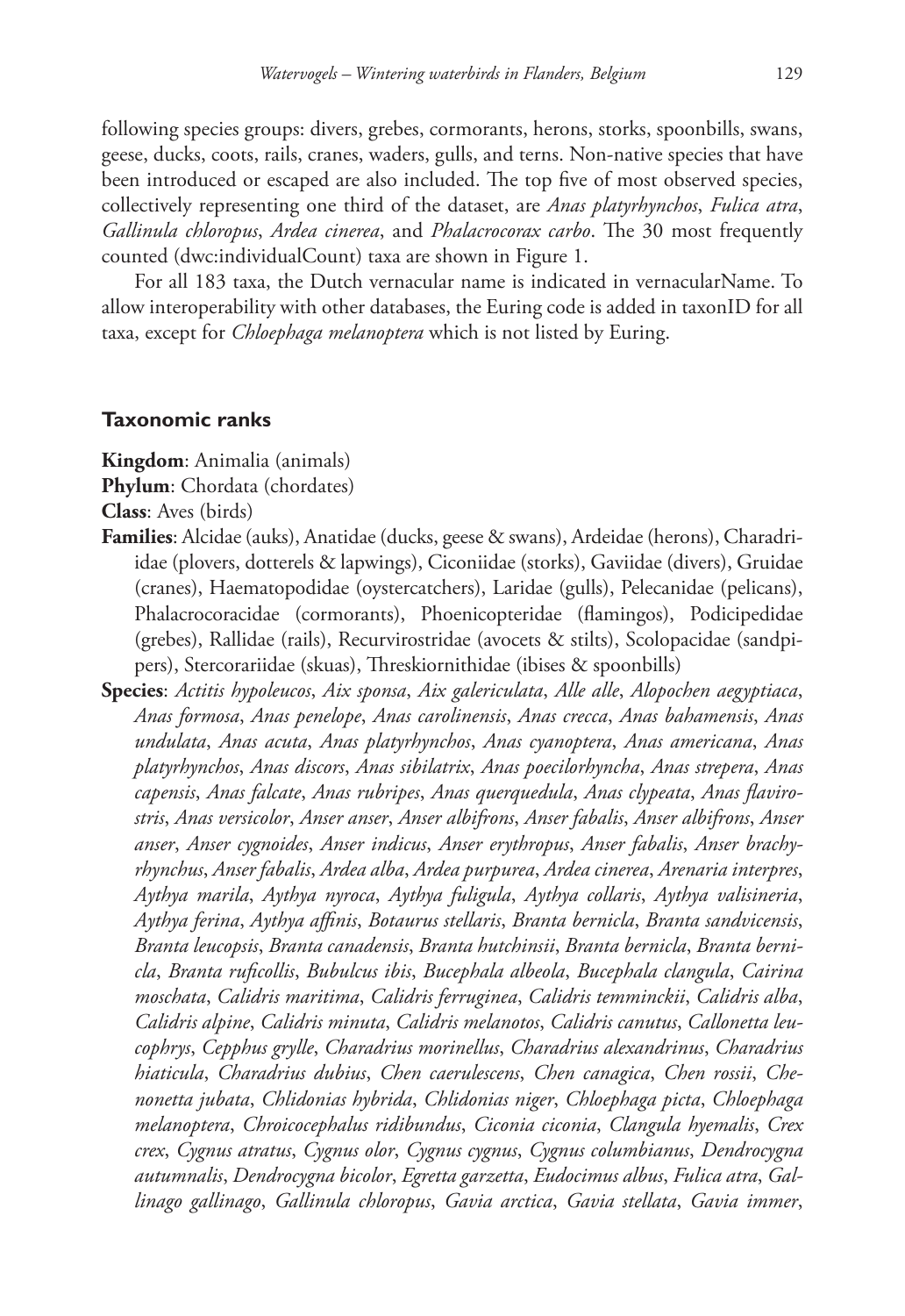*Grus grus*, *Haematopus ostralegus*, *Himantopus himantopus*, *Ichthyaetus melanocephalus*, *Ixobrychus minutus*, *Larus hyperboreus*, *Larus fuscus*, *Larus delawarensis*, *Larus michahellis*, *Larus argentatus*, *Larus marinus*, *Larus glaucoides*, *Larus canus*, *Larus cachinnans*, *Larus minutus*, *Limosa lapponica*, *Limosa limosa*, *Lophodytes cucullatus*, *Lymnocryptes minimus*, *Marmaronetta angustirostris*, *Melanitta nigra*, *Melanitta fusca*, *Mergellus albellus*, *Mergus serrator*, *Mergus merganser*, *Netta rufina*, *Numenius arquata*, *Numenius phaeopus*, *Nycticorax nycticorax*, *Oxyura leucocephala*, *Oxyura jamaicensis*, *Pelecanus rufescens*, *Pelecanus onocrotalus*, *Phalacrocorax aristotelis*, *Phalacrocorax carbo*, *Phalaropus lobatus*, *Phalaropus fulicarius*, *Philomachus pugnax*, *Phoeniconaias minor*, *Phoenicopterus ruber*, *Platalea leucorodia*, *Plegadis falcinellus*, *Pluvialis fulva*, *Pluvialis apricaria*, *Pluvialis squatarola*, *Podiceps nigricollis*, *Podiceps cristatus*, *Podiceps auritus*, *Podiceps grisegena*, *Porzana porzana*, *Rallus aquaticus*, *Recurvirostra avosetta*, *Rissa tridactyla*, *Scolopax rusticola*, *Somateria mollissima*, *Stercorarius parasiticus*, *Stercorarius pomarinus*, *Stercorarius skua*, *Sterna paradisaea*, *Sterna hirundo*, *Sternula albifrons*, *Tachybaptus ruficollis*, *Tadorna cana*, *Tadorna ferruginea*, *Tadorna tadorna*, *Thalasseus sandvicensis*, *Threskiornis aethiopicus*, *Tringa ochropus*, *Tringa erythropus*, *Tringa totanus*, *Tringa glareola*, *Tringa nebularia*, *Uria aalge*, *Vanellus gregarius*, *Vanellus vanellus*, *Xema sabini*.



Figure 1. Top 30 most counted (dwc:individualCount) waterbird taxa in Flanders.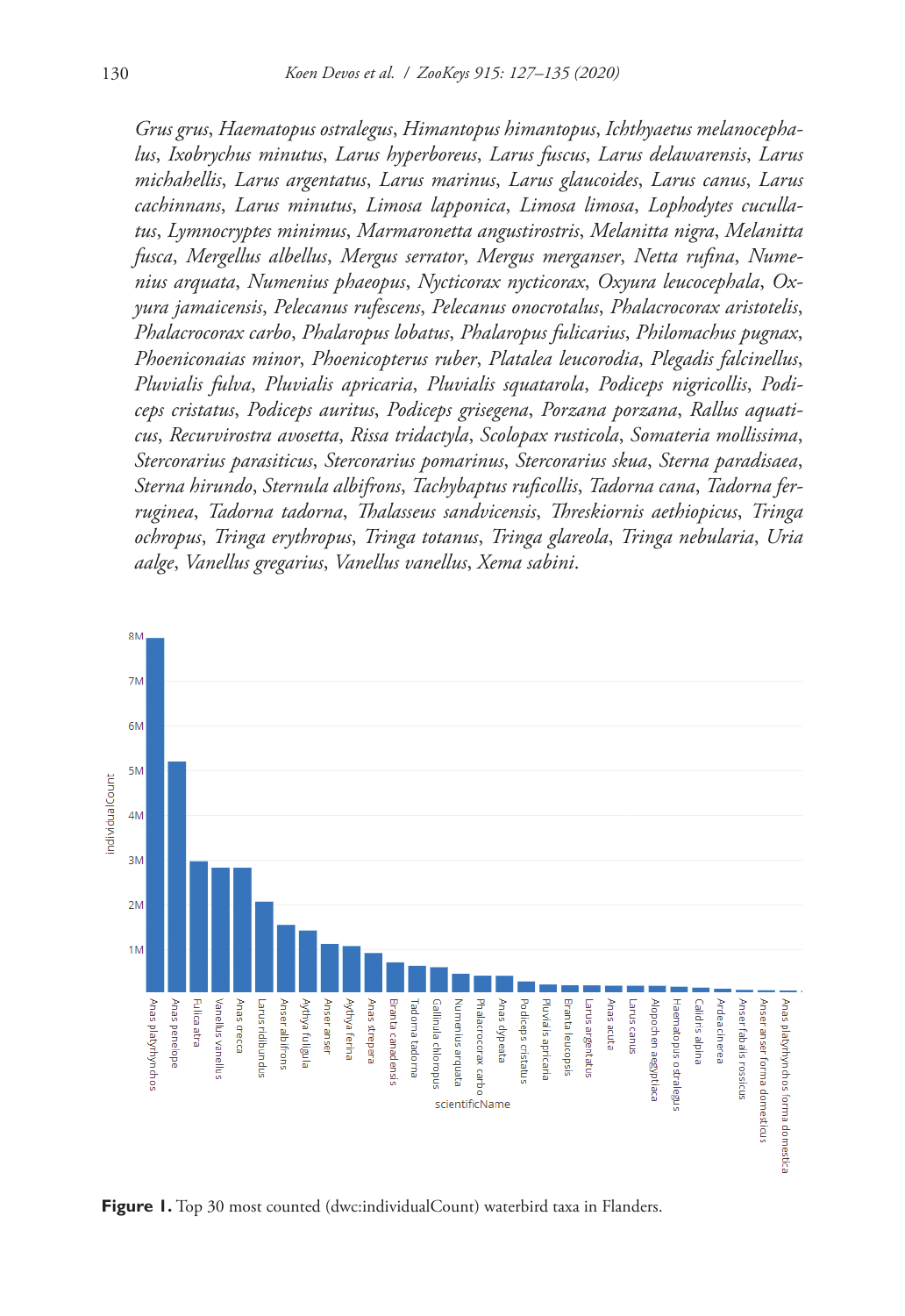# **Geographic coverage**

The birds were counted at 1,189 predefined locations (waterVogelTelgebieden, Figure 2), with a total surface of 141,000 ha and covering a large part of wetland and coastal habitats in Flanders, Belgium. These locations are visited regularly during the wintering and migration season (mid-monthly, from October to March). For each event, the code for the waterVogelTelgebied is indicated in locationID. Birds counted at sea are not included in this dataset.

### **Bounding box**

50.68° to 51.51° latitude, 2.54° to 5.92° longitude

### **Temporal coverage**

1991-01-08 to 2016-03-24

# **Methodology**

### **Study extent description**

The bird counts are organized as a regional network "Waterbird counts Flanders" coordinated by the Research Institute for Nature and Forest (INBO). The network divides Flanders, Belgium into 24 regions, each of them with a local coordinator. The fieldwork is mainly done by skilled volunteer birdwatchers, often working together within local bird clubs. The NGO Natuurpunt [\(http://natuurpunt.be](http://natuurpunt.be)) supports the majority of these bird clubs and volunteers, and thereby delivers an important contribution to



Figure 2. Map of the waterVogelTelgebieden (localities) in Flanders in which the waterbirds are counted. The geospatial dataset is available in this repository.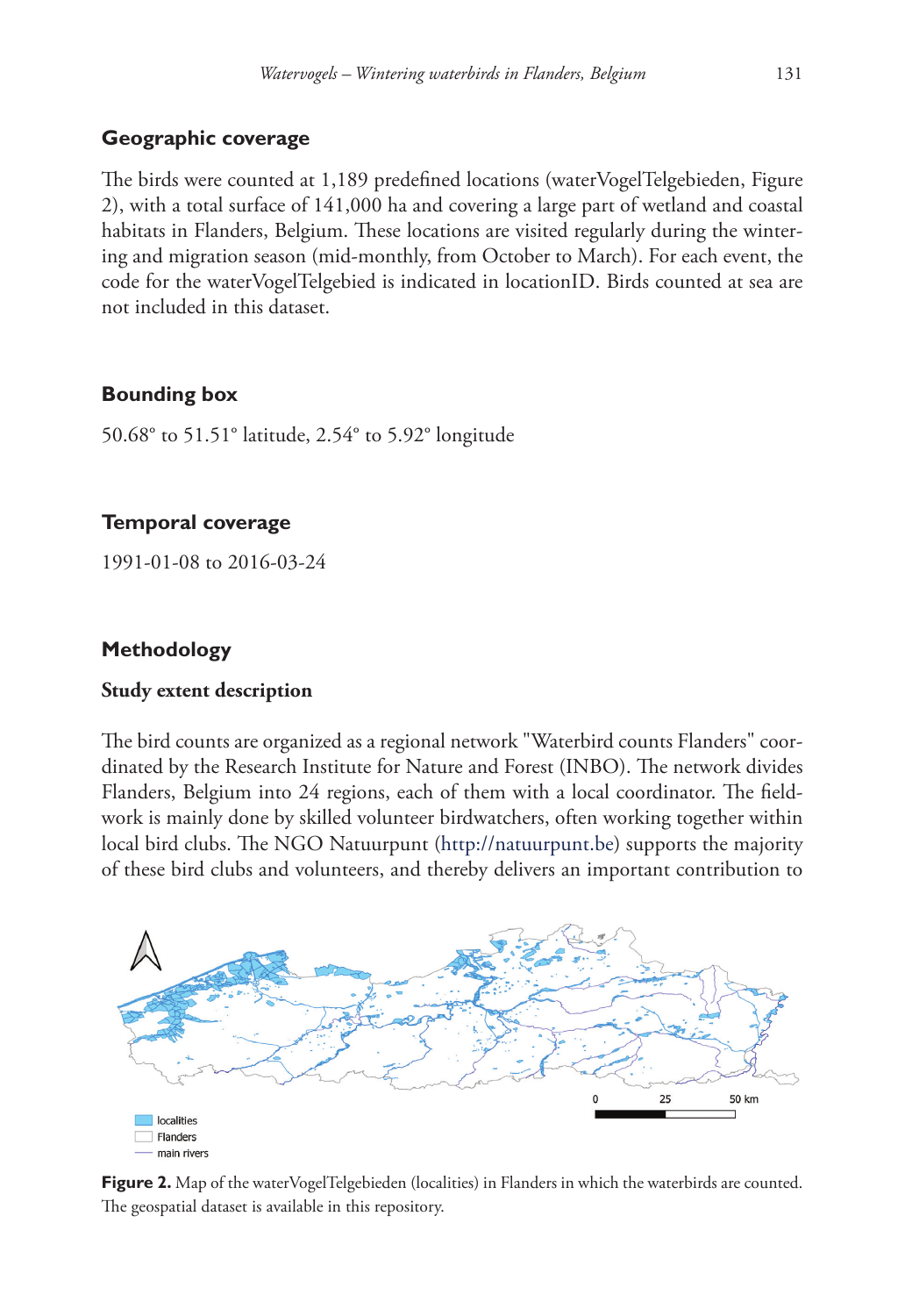the waterbird project. A number of large and important wetland areas are counted by INBO staff (especially in the Scheldt estuary and along the Yser River).

To allow reliable comparisons between years and between areas, the counts are aimed for maximum standardization. Every winter, birds are counted in six monthly censuses from October to March, on the weekend the closest to the 15<sup>th</sup> of the month. Counts use the same methodology and are made at more than 1,100 predefined locations (see Geographic coverage), covering all kinds of wetland habitats in Flanders, such as lakes, ponds, reservoirs, and rivers. They also include agricultural areas, often holding large numbers of waterbirds (such as wintering geese). Although the project aims for a (nearly) complete coverage of all areas hosting substantial numbers of waterbirds, this is difficult to achieve and the number of counted sites varies between months and years.

During counts, numbers of all waterbird species are recorded. This includes divers, grebes, cormorants, herons and allies, swans, geese, ducks, coots and rails. Waders and gulls (optional) have been added to the species list in 1999. Counts of coastal waders are, however, available since 1992.

Through the watervogels web application, <http://watervogels.inbo.be>, volunteers can enter their count and additional data directly into a central database.

#### **Sampling description**

The counts are done at predefined locations, called waterVogelTelgebied. The name of each waterVogelTelgebied is indicated in locality, while its ID is indicated in locationID. The polygon shape for most of these localities can be found at [https://tinyurl.](https://tinyurl.com/t5tdt6v) [com/t5tdt6v.](https://tinyurl.com/t5tdt6v) The geographic coordinates for the occurrences represent the centroid of the locality.

Within the borders of these areas, present waterbird species are counted as completely as possible. Clearly visible areas are often counted from one point with a telescope. Large and less visible areas are usually traversed on foot, by bicycle or by car. A special case are the monthly counts on the Zeeschelde which are performed from boats by INBO staff. The count method (e.g., survey on land) is indicated in samplingProtocol, while the achieved effort and the completeness of the survey (e.g. complete survey of location & all waterbirds counted) is indicated in samplingEffort. In dynamicProperties, we provide the sample conditions in JSON format:

(e.g., {"samplingConditions":"favourable", "samplingCoverage":"complete", "snow":"none", "ice":"0%", "waterLevel":"normal"} )

To reduce the likelihood of birds being double counted or missed, the counts are synchronized as much as possible. Counts are organized on the weekend closest to the  $15<sup>th</sup>$  of the month. In large areas with a high probability of local movements, observers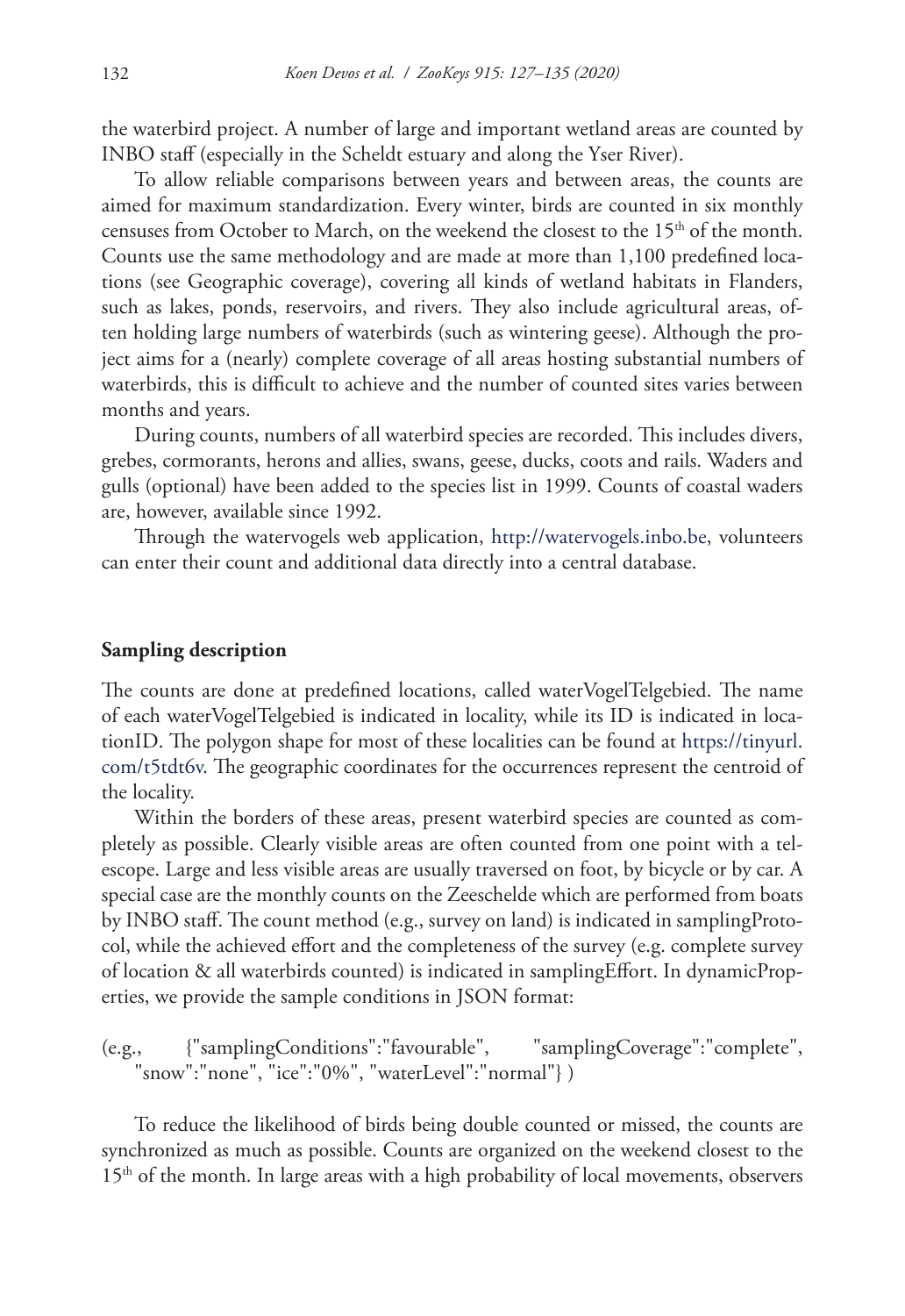are asked to pay special attention to count more or less simultaneously, preferably with multiple observers. Birds are counted during daytime, while specific high tide counts are organized for typical coastal waders (gathering on specific high tide roosts). The Zeeschelde on the contrary, is mainly counted at low tide due to better visibility of the birds. For some species that are dispersed widely during the day, simultaneous counts on the roost sites are a better alternative for gathering information on their population size. Each winter, supplementary counts are organized for Great Cormorant (since 2003), gulls and Eurasian Curlew. These roost counts are however not included in this database.

Keep in mind that covering of the sites differs between months and years. Calculations of trends and population sizes therefore have to deal with missing values.

Quality control description

All published records are validated. The initial validation is done manually by the INBO waterbird expert. If, during the analysis of the data, outliers are found, these records will also be removed from the database.

# **Method step description**

These are the steps for entering data into the centralized database:

- 1. Indicate date, start time, and end time (all expressed in eventDate).
- 2. Indicate observer (recordedBy).
- 3. Indicate specific count area (locality). The area has a unique ID (locationID) and is linked higher geography (continent & countryCode). Together with the time information, this constitutes a count, which has a unique ID as well (eventID).
- 4. Indicate count method (samplingProtocol) and achieved effort (samplingEffort).
- 5. Indicate the count conditions, such as samplingConditions, samplingCoverage, snow, ice, and waterLevel (all expressed as json in dynamicProperties).
- 6. For each observed waterbird species (scientificName), indicate the estimated number of birds (individualCount).

For publication, the data is further processed:

- 1. Each record gets a GUID, based on the ID assigned by the database (occurrenceID).
- 2. The locationID is cross referenced with the geospatial information for the localities (<https://tinyurl.com/t5tdt6v>).
- 3. Taxonomy information is added based on the scientific name and expressed in kingdom, phylum, class, taxonRank, nomenclaturalCode, and scientificNameAuthorship, as well as an Euring code (taxonID) and Dutch vernacular name (vernacularName).
- 4. Dataset metadata information is added (type, basisOfRecord, language, datasetID, datasetName, institutionCode) as well the rights holder (rightsHolder), the license (rights) and data use norms (accessRights).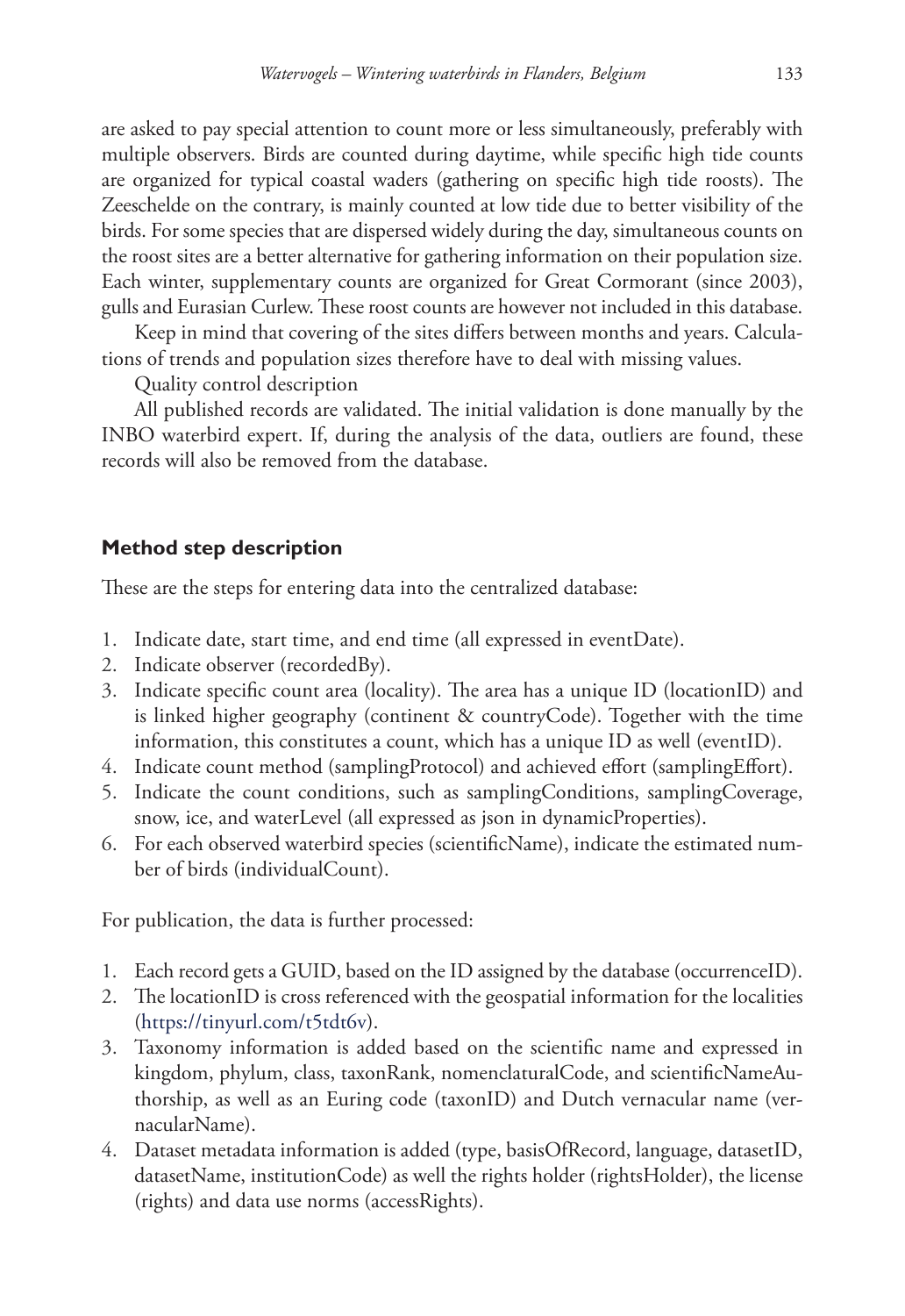# **Dataset**

# **Dataset description**

The Darwin Core terms (<http://rs.tdwg.org/dwc/terms/>) in the dataset are: occurrenceID, type, language, license, rightsHolder, accessRights, datasetID, institutionCode, datasetName, dynamicProperties, basisOfRecord, recordedBy, individualCount, eventID, samplingProtocol, samplingEffort, eventDate, locationID, continent, country-Code, locality, decimalLatitude, decimalLongitude, geodeticDatum, georeferenceRemarks, taxonID, scientificName, kingdom, phylum, class, taxonRank, scientific-NameAuthorship, vernacularName, and nomenclaturalCode.

**Object name:** Watervogels - Wintering waterbirds in Flanders, Belgium **Format name:** Darwin Core Archive format **Format version:** 1.0 **Character encoding:** UTF-8 **Language:** English **License:** <http://creativecommons.org/publicdomain/zero/1.0/> **Usage norms:** <http://www.inbo.be/en/norms-for-data-use> **Publication date:** 2019-12-16 **Distribution:** <https://ipt.inbo.be/resource?r=watervogels-occurrences> **DOI:** <https://doi.org/10.15468/lj0udq> **Version:** 3.8

# **Data records**

The data are standardized to Darwin Core (Wieczorek et al. 2012) with a custom SQL view on the INBO 'watervogels' database. They are published using the GBIF Integrated Publishing Toolkit (Robertson et al. 2014) instance at the INBO ([https://](https://ipt.inbo.be) [ipt.inbo.be\)](https://ipt.inbo.be).

The data are organized as a sampling event resource, with an event core containing 94,163 records and 1 occurrence extension containing 717,006 records.

The INBO IPT archives the data and thus serves as the data repository. The data and resource metadata are available for download in the downloads section. The versions table lists other versions of the resource that have been made publicly available and allows tracking changes made to the resource over time.

# **Additional information**

The following information is not included in this dataset and available upon request: roost site counts, counts from historical (inactive) locations.